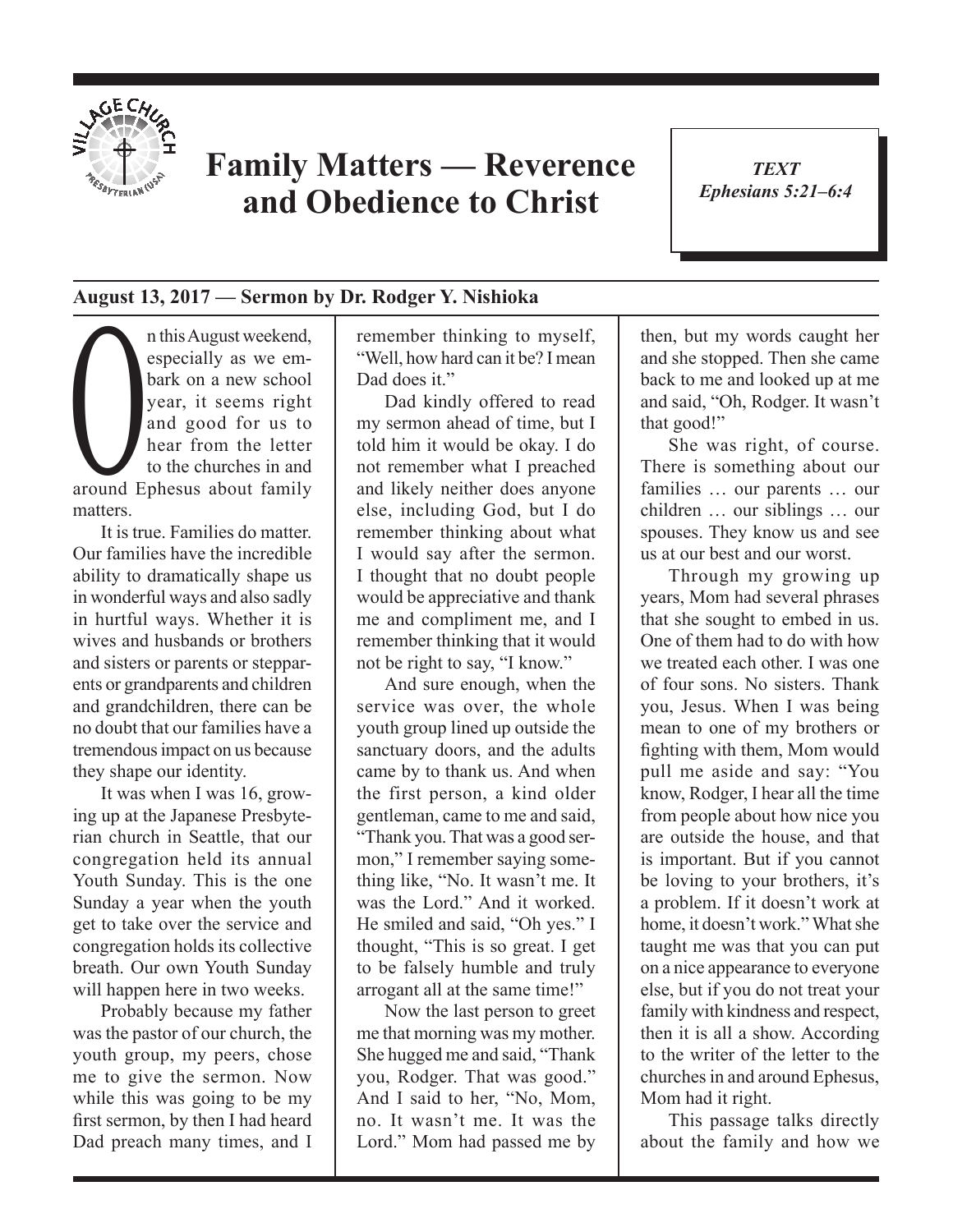2

relate to and care for one another. The key is in Chapter 5, Verse 21. "Be subject to one another out of reverence for Christ." The rest of the instructions all are shaped by this one verse.

*Wives, be subject to your husbands out of reverence for Christ. Husbands, be subject to your wives out of reverence for Christ. Children, be subject to your parents out of reverence for Christ. Parents, be subject to your children out of reverence for Christ.* 

Some of this may sound harsh and even sexist to our 21st century American ears, but think about it. This teaching alone was a surprise in a society that valued men much more than women and parents above children.

It is not lost on me that there are only three verses of instruction to wives but eight verses of instruction to husbands. And while the Bible says that the husband is the head of the wife, the comparison here is "just as Christ is the head of the church." The analogy here is that husbands are to treat their wives as Jesus Christ treats the church and remember this: Jesus sacrifced his life for the church.

Again, all of it is summarized in the frst verse in this section. "Be subject to one another out of reverence for Christ." That is the rule.

Subjecting yourself to your wife, to your husband, to your child, to your parent, to your sister, to your brother means you put them frst and yourself second. It means you are not the center of the universe. It also means they are not the center

of the universe. The verse says, "Be subject to one another …" What? "Out of reverence for Christ<sup>"</sup>

That's it. When Jesus Christ is at the center of our families, it sets our relationships correctly. The great challenge is living with our families with Christ at the center. The great challenge is being subject to one another out of reverence for Christ.

Like you, I was stunned by the scenes that emerged from Friday night and yesterday in Charlottesville. I corresponded yesterday with my friend, the Rev. Dr. David Forney, who is the senior pastor of the First Presbyterian Church there. He told me that he and his family and members of the church were marching in the counterprotest. He said, "Rodger, I have never before sensed such a tangible presence of evil. The hatred was so horrible — and the awful things these white supremacists and neo-Nazis and KKK members were chanting and screaming about African Americans, and Jews and Muslims and women and Latinos. David and his wife Liz have a son Sam, whom they adopted from Korea, and he was with them, and one of the protestors screamed at Sam telling him to go back to China.

Make no mistake. This notion of white supremacy is evil, and it stands in direct opposition to the Gospel of Jesus Christ.

My friend David said he is shaken by what he experienced — by the open hatred and anger. And he has been left wondering, how did these people learn so much hate?

Yesterday former President Obama tweeted in response to the horror of the scenes in Charlottesville a quote from the late Nelson Mandela's autobiography, *Long Walk to Freedom.*  Mandela wrote: "No one is born hating another person because of the color of their skin, or his background, or his religion. People must learn to hate." Then Mandela continued. "And remember, if they can learn to hate, then they can also learn to love, for love comes more naturally to the human heart."

Families matter because they can teach to hate. But they can also teach us to love.

Sadly, it often takes a crisis for us to remember what is most important to us.

It will be nearly 16 years ago next month when, on September 11, 2001, four planes were hijacked out of New York and Newark. Two aircraft struck and destroyed the World Trade Towers in New York City. One struck the Pentagon in Washington. The fourth, United Flight 93, was hijacked on its way to Washington, where it was supposed to crash into the United States Capitol building and kill hundreds, perhaps thousands, more.

But as the plane was turning around to head to Washington, passengers and crew members on the flight found out what had happened to the other three flights, and they realized the hijackers' plan. Huddled at the back of the airplane, they decided to not let that happen and to try to retake the plane — even at risk of their lives. Before launching their plan,